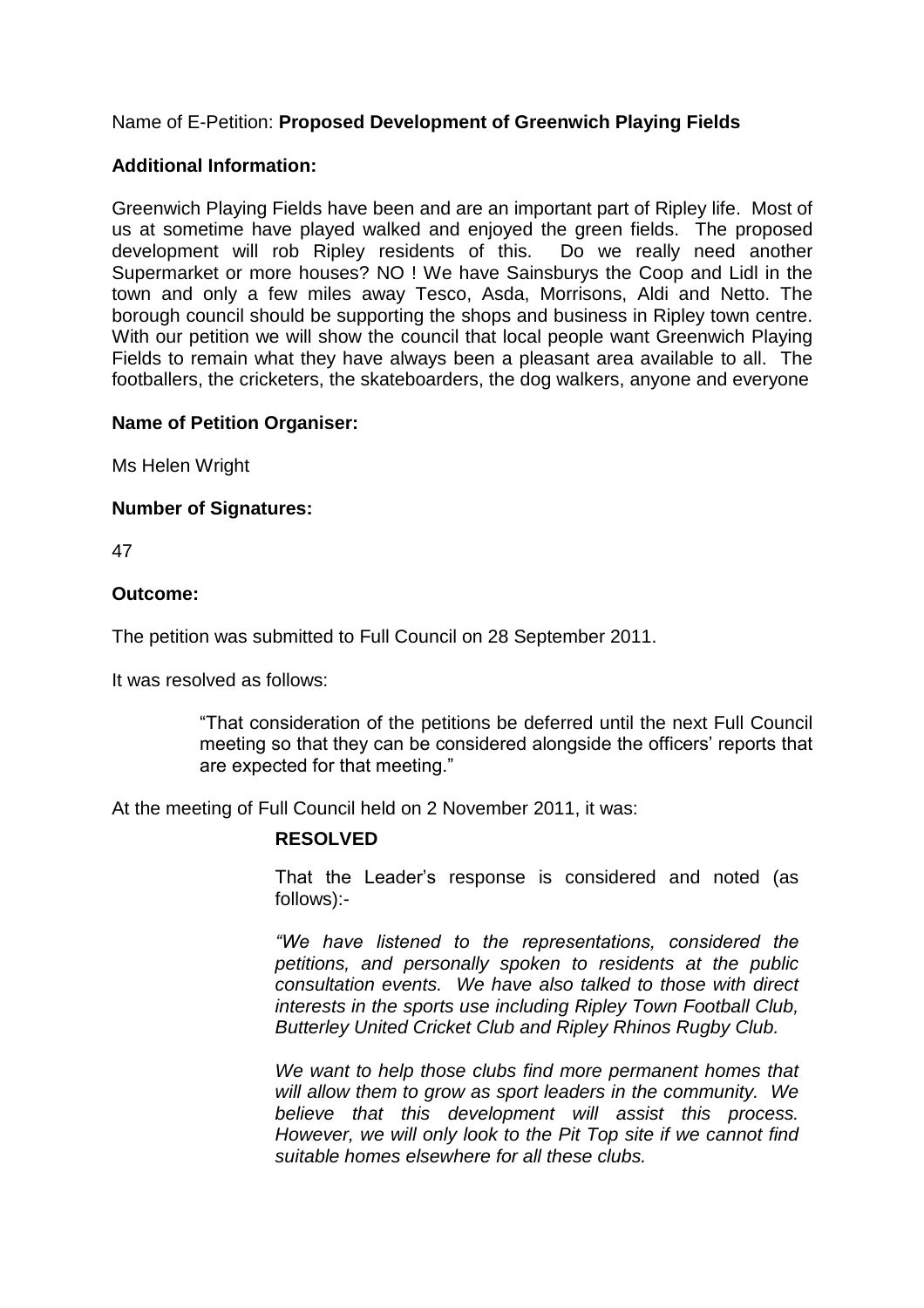*We will exclude the Trust land, or what is described by some asthe'CISWO'land,(aboutthreeandahalfacres)from this development, which means, for example, that the skateboarders can stay where they are, if that is what they want.*

*We will consult widely on enhancing this land to 'Green Flag' standard, and converting the land immediately to the south, mostly fronting Nottingham Road (about eight acres), into recreation use, in advance of the development.*

*We will so consult on the proposed new facilities and on the proposedname"GreenwichPark".*

*This means that there will be much better recreation provision than at present, irrespective of whether the development goes ahead.*

*The development still proposes to provide much needed housing, in place of the industrial planning permission, but the access would be from Nottingham Road.*

*Officers will be reporting to Council tonight on firm proposals to progress the construction of the first phase of the A610 link road to Alfreton Road in Codnor, (between 1500 to 1800 metres (or about a mile) depending on the final route) if this development goes ahead.*

*If this first phase progresses, it will release unkempt land at the front of the industrial estate that the County Council has retained for the previous line of the link road. This will allow the* land to be put to better use, so improving the 'Gateway' to *Ripley when approached from Codnor.*

*In respect of the proposed superstore we have restricted the footprint of the development, hence the exclusion of the Trust ('CISWO')land.*

*We have also obtained improvements to reduce the height, scale and setting of the proposed superstore, with the retention of the existing tree line at the northern end of the site, fronting the highway. This will be supplemented by further planting.*

*We understand the concerns about the impact on the Town Centre, and we will be bringing forward tonight proposed improvements under the Ripley Master Plan.*